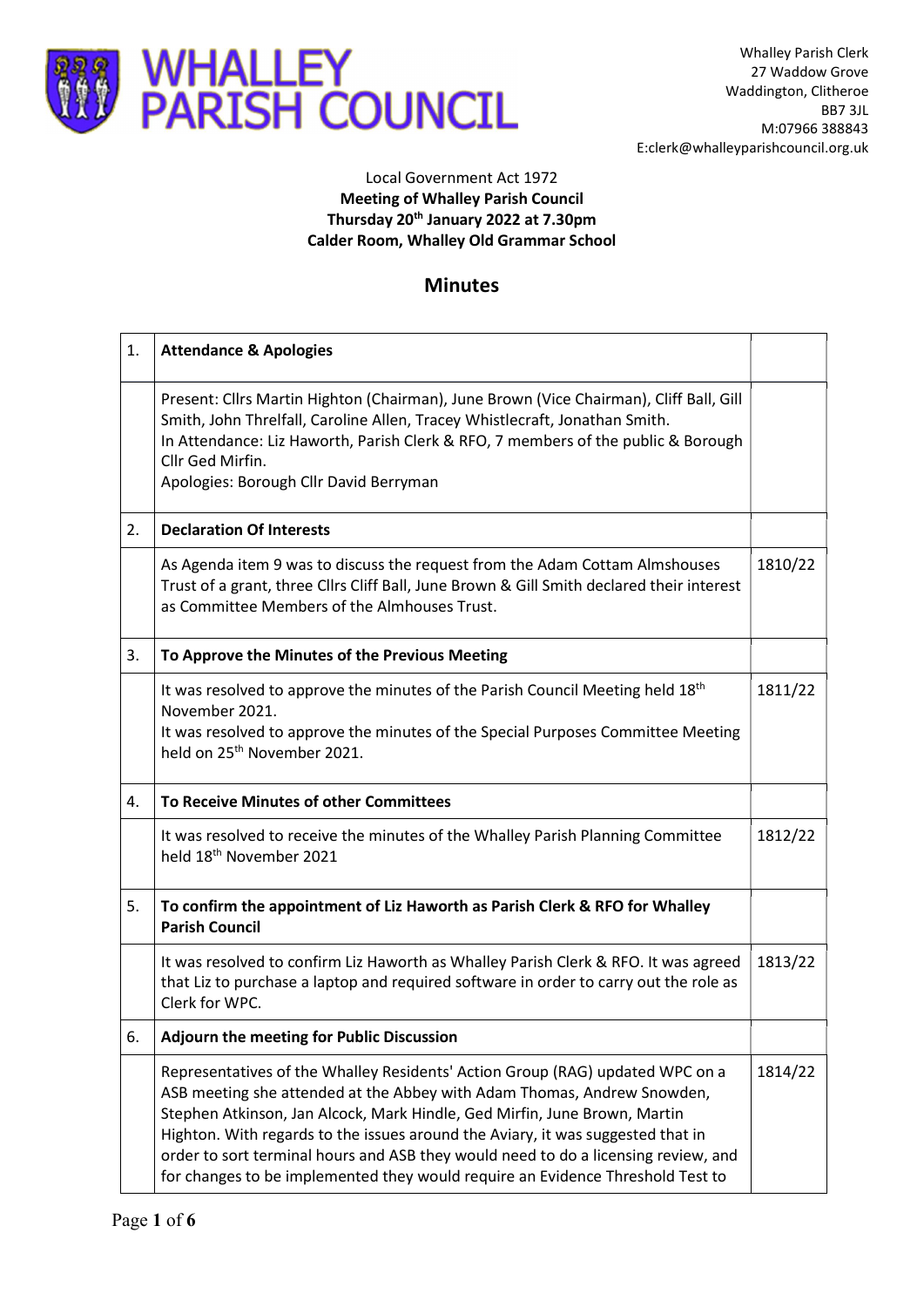|    | prove breaches of licensing. Andrew Snowden said mobile CCTV would be made<br>available and he is looking at extra neighbourhood policing. Andy Pratt invited the<br>group to do a walkabout with Jason Middleton the Licensing Officer but was<br>cancelled. RAG believes the promotional offers that encourage patrons to over-                                                                                                                                                                                                                                                                                                                                                                                                                                                                                                                                                                                                                                                                                                                                                                                                                                                                                                                                                                                                                                                                                                                                                                                                                                                                                              |         |
|----|--------------------------------------------------------------------------------------------------------------------------------------------------------------------------------------------------------------------------------------------------------------------------------------------------------------------------------------------------------------------------------------------------------------------------------------------------------------------------------------------------------------------------------------------------------------------------------------------------------------------------------------------------------------------------------------------------------------------------------------------------------------------------------------------------------------------------------------------------------------------------------------------------------------------------------------------------------------------------------------------------------------------------------------------------------------------------------------------------------------------------------------------------------------------------------------------------------------------------------------------------------------------------------------------------------------------------------------------------------------------------------------------------------------------------------------------------------------------------------------------------------------------------------------------------------------------------------------------------------------------------------|---------|
|    | drink exacerbate the problems around the village for residents and are against the<br>Licensing Act.<br>It was also reported on behalf of Residents' Action Group (RAG) noise nuisance<br>from patrons and loud music, along with ASB. RAG going to send a weekly report<br>listing the breaches as an overview for RVBC. It was commented that the<br>progression of the Aviary from a bar to a 'mini night club' promoted as dine, drink,<br>dance is concerning and when the venue was closed for a week in January the<br>difference was notably obvious.<br>The frustrations of these groups are that RV pass them from department to<br>department from police, environmental, to licensing with no positive outcome for<br>the village.<br>Ged Mirfin added that RV are recruiting extra resources to deal with legal issues<br>and licensing. He is going to approach Mark Hindle at the next Health & Housing<br>Committee to place Environmental Health Officers to monitor the noise pollution.<br>He was also going to attend the next Licensing meeting. He advised that Police are<br>doing local drugs raids - 11 or so people were arrested and undercover officers<br>continue to be present. Neighbourhood Policing Week would bring enhanced Police<br>to the village this Friday/Saturday. More police are being recruited and the Rural<br>Task Force are present. Ged Mirfin suggested that WPC challenge Licensing Review<br>and pay for it, but it was responded by WPC that there wasn't sufficient supporting<br>evidence to request for this at this time. The other issue is that WPC doesn't have |         |
|    | the resources to carry out this task. Ged Mirfin was to ask Andrew Snowden if they<br>have collected sufficient evidence to challenge? Ged also suggested that the RAG<br>along with WPC attend the next meeting.                                                                                                                                                                                                                                                                                                                                                                                                                                                                                                                                                                                                                                                                                                                                                                                                                                                                                                                                                                                                                                                                                                                                                                                                                                                                                                                                                                                                              |         |
| 7. | <b>Reports from Councillors (Information Only)</b>                                                                                                                                                                                                                                                                                                                                                                                                                                                                                                                                                                                                                                                                                                                                                                                                                                                                                                                                                                                                                                                                                                                                                                                                                                                                                                                                                                                                                                                                                                                                                                             |         |
|    | Jon Smith - intends to book a chat with Sgt Kevin Day.<br>Jon is going to provide a report to inform Cllrs re 2013 QEII.                                                                                                                                                                                                                                                                                                                                                                                                                                                                                                                                                                                                                                                                                                                                                                                                                                                                                                                                                                                                                                                                                                                                                                                                                                                                                                                                                                                                                                                                                                       | 1815/22 |
|    | Tracey Whistlecraft - Public toilets seem to be closing too early.<br>Parking issues on Abbey Road, with school parking.                                                                                                                                                                                                                                                                                                                                                                                                                                                                                                                                                                                                                                                                                                                                                                                                                                                                                                                                                                                                                                                                                                                                                                                                                                                                                                                                                                                                                                                                                                       |         |
|    | Cliff Ball -Almshouses Association- funding is in place drawdown of the grant before<br>the loan.<br>Queens Jubilee - would like all businesses to sponsor a flag on all lampposts<br>Looking for support to get a team together to help organise activities.<br>Highways need to address potholes.                                                                                                                                                                                                                                                                                                                                                                                                                                                                                                                                                                                                                                                                                                                                                                                                                                                                                                                                                                                                                                                                                                                                                                                                                                                                                                                            |         |
|    | June Brown - attended the ASB meeting at the Abbey & the meeting at Benny's<br>Bar.                                                                                                                                                                                                                                                                                                                                                                                                                                                                                                                                                                                                                                                                                                                                                                                                                                                                                                                                                                                                                                                                                                                                                                                                                                                                                                                                                                                                                                                                                                                                            |         |
|    | Involved with interviewing candidates for Clerks role.                                                                                                                                                                                                                                                                                                                                                                                                                                                                                                                                                                                                                                                                                                                                                                                                                                                                                                                                                                                                                                                                                                                                                                                                                                                                                                                                                                                                                                                                                                                                                                         |         |
|    | Caroline Allen - Christmas Tree was lovely, the village was nicely busy, good<br>community feel. Concerns with Public Toilets opening and closing times.                                                                                                                                                                                                                                                                                                                                                                                                                                                                                                                                                                                                                                                                                                                                                                                                                                                                                                                                                                                                                                                                                                                                                                                                                                                                                                                                                                                                                                                                       |         |
|    | Gill Smith - had nothing to report.                                                                                                                                                                                                                                                                                                                                                                                                                                                                                                                                                                                                                                                                                                                                                                                                                                                                                                                                                                                                                                                                                                                                                                                                                                                                                                                                                                                                                                                                                                                                                                                            |         |
|    | John Threlfall - continuing to get involved with planning applications.                                                                                                                                                                                                                                                                                                                                                                                                                                                                                                                                                                                                                                                                                                                                                                                                                                                                                                                                                                                                                                                                                                                                                                                                                                                                                                                                                                                                                                                                                                                                                        |         |
|    | Martin Highton - a Silver Birch had to be removed from Vale Gardens.                                                                                                                                                                                                                                                                                                                                                                                                                                                                                                                                                                                                                                                                                                                                                                                                                                                                                                                                                                                                                                                                                                                                                                                                                                                                                                                                                                                                                                                                                                                                                           |         |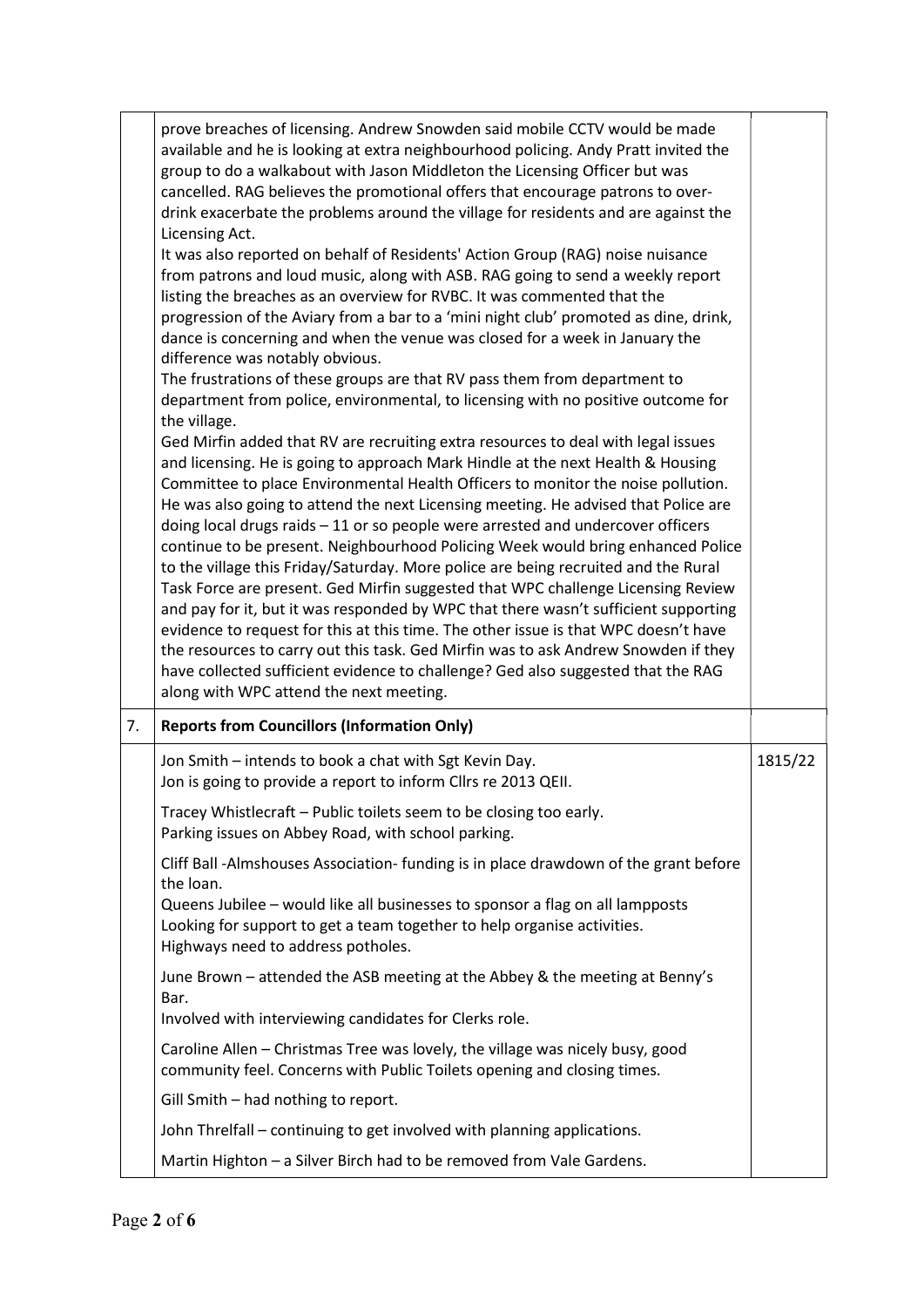|    | Attended an online meeting with Onward Housing. Riddings Lane parking is an issue<br>and consideration is to be given to the widening of the road.<br>Councillors were asked if they wanted to be involved with Anderson Associates<br>Action Plan and Jon Smith felt Whalley needs to make the best of the parking it has,<br>possibly formalising Accrington Rd as designated parking and changing the road<br>markings to accommodate this.<br>Also to consider formalising parking at the Abbey, the top of the QE2 possibly in the<br>form of a carpark. Cllrs Jon Smith, John Threlfall, Caroline Allen and Martin Highton<br>would get involved in this action plan. |         |  |
|----|-----------------------------------------------------------------------------------------------------------------------------------------------------------------------------------------------------------------------------------------------------------------------------------------------------------------------------------------------------------------------------------------------------------------------------------------------------------------------------------------------------------------------------------------------------------------------------------------------------------------------------------------------------------------------------|---------|--|
| 8. | To confirm an increase in the email storage of the clerk@ address to 50GB and<br>add a chairman@ account. To consider adding<br>name.surname@whalleyparishcouncil.org.uk accounts for all councillors.                                                                                                                                                                                                                                                                                                                                                                                                                                                                      |         |  |
|    | It was resolved that the email storage was to be increased to 50GB and all<br>councillors would have a new email address ending in whalleyparishcouncil.org.uk<br>The Clerk to action with Easyweb Website provider.                                                                                                                                                                                                                                                                                                                                                                                                                                                        | 1816/22 |  |
| 9. | To consider and determine a request from the Adam Cottam Almshouses Trust for<br>a grant of £20,000 towards the re-roofing of the Almshouses.                                                                                                                                                                                                                                                                                                                                                                                                                                                                                                                               |         |  |
|    | WPC invited representation of the fund request. June Brown on behalf of the Adam<br>Cottam Almshouses Trust fully supports the grant as the Trust has worked hard to<br>undertake internal renovation work to restore the dilapidated properties and to<br>avoid further deterioration of the properties the roof needs to be replaced. June<br>Brown left the room for Cllrs to discuss.                                                                                                                                                                                                                                                                                   | 1817/22 |  |
|    | Cliff Ball on behalf of the Adam Cottam Almshouses Trust supports the grant and<br>supplied historical information on the formation of the Trust. The Almshouse<br>Association has already provided Grants and interest free loans to completely<br>refurbish the interiors. All three dwellings are currently occupied and the Trust<br>currently has an excess of income over expenditure.<br>The 2015 and 2020 Quinquennial Inspections both report that the roof is in need of<br>replacement, sooner rather than later otherwise the interiors may suffer water<br>damage. Two quotations have been submitted; both around £100k.                                      |         |  |
|    | Cliff approached the Almshouses Association who have agreed to a grant from<br>them of £20k and an interest free loan of £50k. The repayments over 10 years will<br>be covered from the resident's weekly maintenance contributions (WMC). The<br>Trust is requesting funds of £20k from WPC and they will fund the remaining £10k<br>from Trust funds. Cliff Ball left the room for Cllrs to discuss.                                                                                                                                                                                                                                                                      |         |  |
|    | Gill Smith was conflicted as a Councillor and Adam Cottam Almshouses Trust<br>Committee member as she felt that the £20k of funds didn't benefit a large enough<br>proportion of parishioners, being for three properties. As such, she didn't support<br>the request for funding. As Gill sits on both Committees, she was also asked to<br>leave the room whilst the remaining Cllrs discussed the request.                                                                                                                                                                                                                                                               |         |  |
|    | The remaining Cllrs discussed the Historical benefit and value the Almhouses have<br>to the Parish and whether WPC had an obligation to upkeep the property and the<br>Charitable Trust. Escalating building costs require additional help from outside<br>sources and WPC has previously assisted community projects in this way.                                                                                                                                                                                                                                                                                                                                          |         |  |
|    | The item was put to a vote with 4 in favour with 1 abstention.                                                                                                                                                                                                                                                                                                                                                                                                                                                                                                                                                                                                              |         |  |
|    | Cllr Jon Smith proposed                                                                                                                                                                                                                                                                                                                                                                                                                                                                                                                                                                                                                                                     |         |  |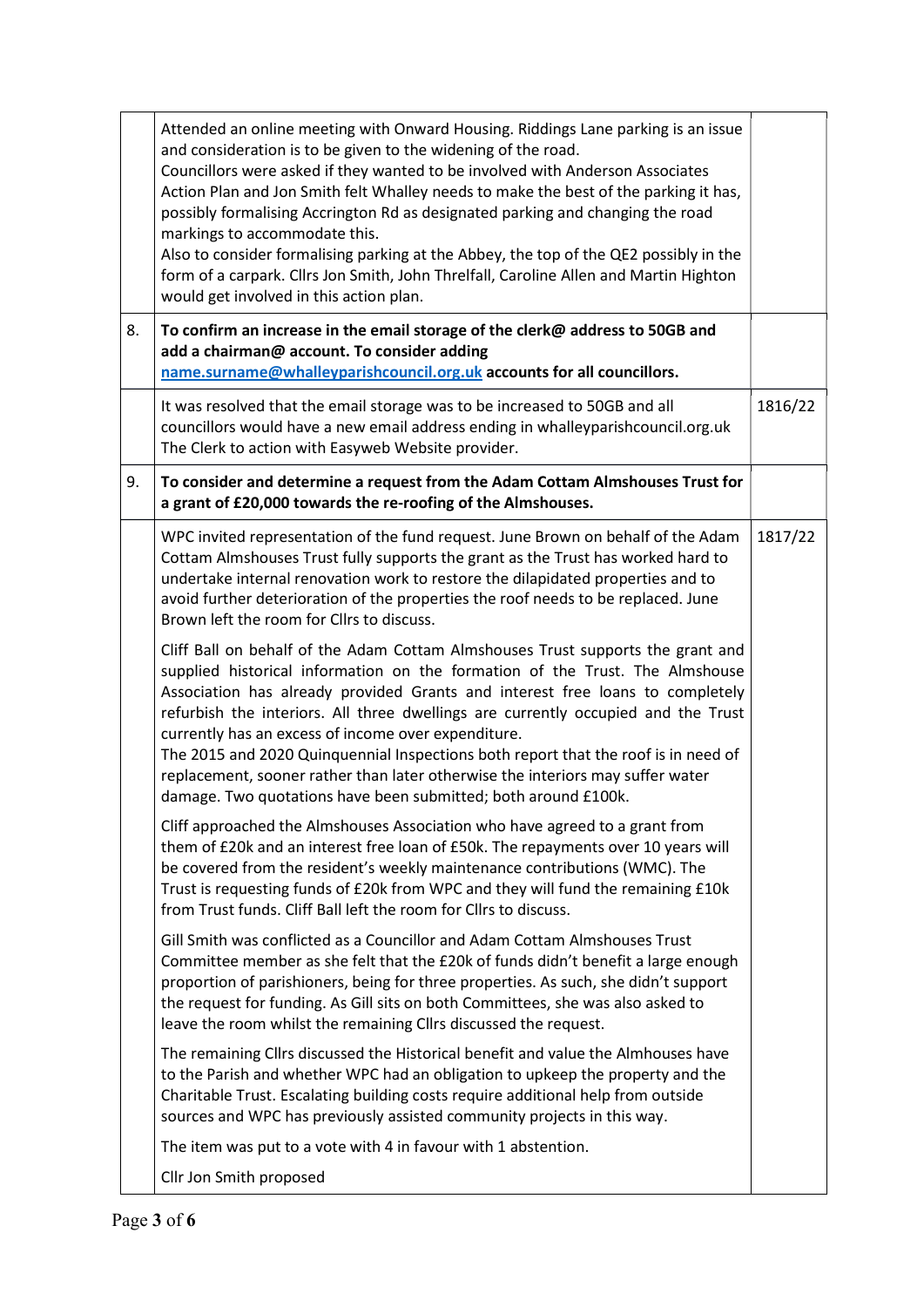|      | Cllr John Threlfall seconded<br>The motion was carried to fund the project with £20k.                                                                                                                                                                                                                                                                                                                                                                                                                                                                                                                                                                                                          |         |
|------|------------------------------------------------------------------------------------------------------------------------------------------------------------------------------------------------------------------------------------------------------------------------------------------------------------------------------------------------------------------------------------------------------------------------------------------------------------------------------------------------------------------------------------------------------------------------------------------------------------------------------------------------------------------------------------------------|---------|
|      | 10. To consider and determine a request for 2021-22 under S137 Local Government<br>Act 1972.                                                                                                                                                                                                                                                                                                                                                                                                                                                                                                                                                                                                   |         |
|      | Five grant applications were received<br>1. Whalley In Bloom £1150<br>2. Whalley Table Tennis Club £500<br>3. Whalley & District Lions Club £360<br>4. Ribble Valley Rail £150<br>5. Whalley Old Grammar School £9734<br>Cllrs discussed and resolved to approve applications 1-4, but as application no 5 had<br>already commenced and paid for some of the works applied for, the application<br>doesn't fully meet the WPC's criteria. It was established that an outstanding<br>consultancy fee to the value of £3600 would qualify and Cllrs agreed to contribute<br>50% of this. £1800 was agreed.                                                                                       | 1818/22 |
|      | Total Grand total of Accepted Grant Applications £3960.                                                                                                                                                                                                                                                                                                                                                                                                                                                                                                                                                                                                                                        |         |
|      | 11. To accept changes to the approved minutes of 16 <sup>th</sup> September 2021 following an<br>information rights concern and subsequent reference to the ICO                                                                                                                                                                                                                                                                                                                                                                                                                                                                                                                                |         |
|      | It was resolved to accept changes to the minutes of 16 <sup>th</sup> September 2021 by<br>removing the specified second sentence completely. Ref 1774/21. WPC will register<br>with the ICO.                                                                                                                                                                                                                                                                                                                                                                                                                                                                                                   | 1819/22 |
| 12.1 | To receive an update on the ASB Meeting that was due to be hosted by Ribble<br>Valley Borough Council on Friday 3rd December 2021.                                                                                                                                                                                                                                                                                                                                                                                                                                                                                                                                                             |         |
|      | The meeting was adjourned due to lack of attendance, only four representatives<br>attended. Date to be advised.                                                                                                                                                                                                                                                                                                                                                                                                                                                                                                                                                                                | 1820/22 |
|      | 13. To receive an update on the Meeting on Monday 13 <sup>th</sup> December 2021 with the<br>solicitor and licensee of Benny's Bar.                                                                                                                                                                                                                                                                                                                                                                                                                                                                                                                                                            |         |
|      | The meeting was held- In attendance- Cllrs Martin Highton, June Brown, John<br>Threlfall: Whalley Parish Council. Malcolm Ireland: Solicitor representing Benny's<br>Bar. Rihanna and Partner: Benny's Bar. Jason Middleton: Licensing Officer, RVBC.<br>A report was provided from Benny's Bar offering areas of improvement to address<br>the issues previously address when considering whether a licensing review was<br>necessary. It was resolved that WPC support giving Benny's Bar the opportunity to<br>address the issues they have been causing and the request for a licensing review<br>has been put on hold. The issues will continue to be monitored and kept under<br>review. | 1821/22 |
| 14.1 | To receive an update on Whalley Wiswell and Barrow Joint Burial Committee                                                                                                                                                                                                                                                                                                                                                                                                                                                                                                                                                                                                                      |         |
|      | Banking amendments are underway.<br>A new email provider and IT support is sought as current provider ceases from Feb<br>2022.<br>Not yet received the data for the cemetery records.                                                                                                                                                                                                                                                                                                                                                                                                                                                                                                          | 1822/22 |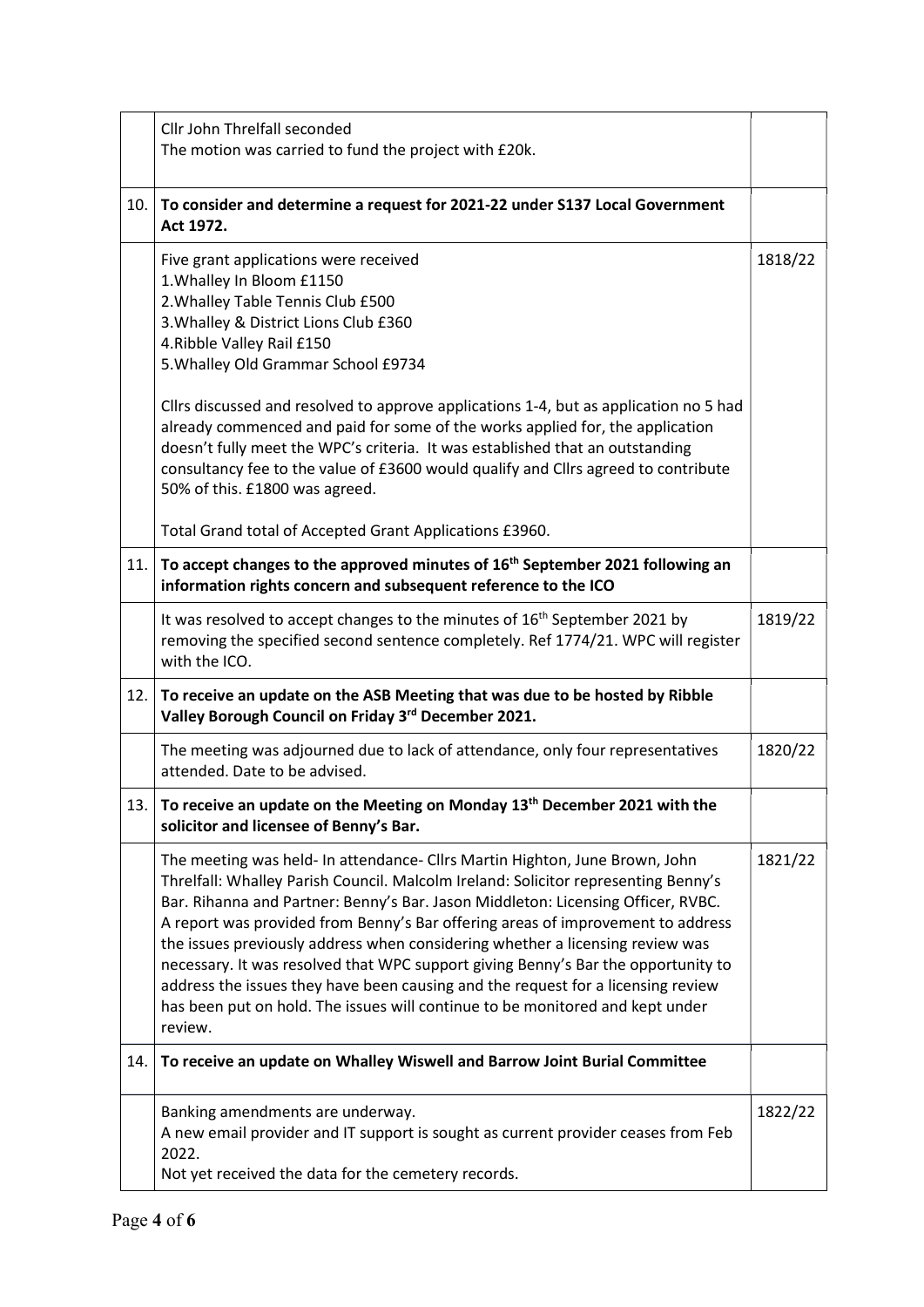| 15.1 | To receive an update on the Platinum Jubilee Celebrations                                                                                                                                                                                                                                                                                                                                                                                                                                                                                                                                                                                                                                                                                                                                                                                                                                                                                                                                                                                                                                                                                                                                                                                                                                                                                                                                                                                                                                                                                                                                                                                                                                                                                                                                                                                                                                                                                                                                                        |         |
|------|------------------------------------------------------------------------------------------------------------------------------------------------------------------------------------------------------------------------------------------------------------------------------------------------------------------------------------------------------------------------------------------------------------------------------------------------------------------------------------------------------------------------------------------------------------------------------------------------------------------------------------------------------------------------------------------------------------------------------------------------------------------------------------------------------------------------------------------------------------------------------------------------------------------------------------------------------------------------------------------------------------------------------------------------------------------------------------------------------------------------------------------------------------------------------------------------------------------------------------------------------------------------------------------------------------------------------------------------------------------------------------------------------------------------------------------------------------------------------------------------------------------------------------------------------------------------------------------------------------------------------------------------------------------------------------------------------------------------------------------------------------------------------------------------------------------------------------------------------------------------------------------------------------------------------------------------------------------------------------------------------------------|---------|
|      | Cllr Cliff Ball is looking for support with helping to organise activities around this<br>event. He has a £500 grant from RVBC. Cllr Jon Smith offered to contact the<br>Chamber of Trade & local businesses for support of sponsoring flags throughout the<br>village.                                                                                                                                                                                                                                                                                                                                                                                                                                                                                                                                                                                                                                                                                                                                                                                                                                                                                                                                                                                                                                                                                                                                                                                                                                                                                                                                                                                                                                                                                                                                                                                                                                                                                                                                          | 1823/22 |
|      | 16. To Authorise Accounts, Payments, Receipts & Balances for December 2021 and<br>January 2022                                                                                                                                                                                                                                                                                                                                                                                                                                                                                                                                                                                                                                                                                                                                                                                                                                                                                                                                                                                                                                                                                                                                                                                                                                                                                                                                                                                                                                                                                                                                                                                                                                                                                                                                                                                                                                                                                                                   |         |
| 17.  | The accounts for December 2021 & January 2022 were approved for payments<br>December 2021<br>DD<br>Easyweb<br><b>Website Maintenance</b><br>(27.60)<br>M. Richardson Salary<br>3684<br>(737.50)<br>3685<br>M. Richardson Home office<br>(43.33)<br>3685<br>M. Richardson Internet<br>(10.00)<br>3685<br>M Richardson Mobile Phone<br>(5.00)<br>3686<br>M. Richardson mileage 22miles @0.45<br>(9.90)<br>3687<br><b>HMRC</b><br>(£30.60tax& £4.35 Emplyee NICs)<br>(34.95)<br>Whalley Old Grammar School Room Hire JM1829<br>(60.00)<br>3688<br>Broxap Limited W1631 Bench Ends + Delivery<br>3689<br>(799.20)<br>Vale Gardens<br>3690<br><b>EON</b><br>(8.69)<br>3691<br>Ribble Valley B C 14795 Newsletter Printing<br>(130.00)<br><b>Movement in Month</b><br>(1,866.17)<br>January 2022<br>DD<br>Easyweb<br><b>Website Maintenance</b><br>(27.60)<br>M. Richardson<br>3692<br>Salary<br>(614.90)<br>M. Richardson<br>Home office<br>3693<br>(43.33)<br>3693<br>M. Richardson<br>(10.00)<br>Internet<br>mobile phone<br>3693<br>M Richardson<br>(5.00)<br>$(NICS E4.35 + E153.6)$<br>3694<br><b>HMRC</b><br>(157.97)<br>Vale Gardens<br>3695<br><b>EON</b><br>(8.98)<br>3696<br>(480.00)<br>Ark Plastics Ltd<br>Bench repairs<br>3697<br>Vale Gardens October 3325<br><b>Abbey Gardening Services</b><br>(273.00)<br>3697<br><b>Abbey Gardening Services</b><br>Vale Gardens November 3342<br>(273.00)<br><b>Abbey Gardening Services</b><br>Vale Gardens December 3368<br>(273.00)<br>3697<br>3698<br><b>Abbey Gardening Services</b><br>Churchyard October 3322<br>(291.00)<br><b>Abbey Gardening Services</b><br>Churchyard November 3341<br>3698<br>(291.00)<br>Churchyard December 3367<br><b>Abbey Gardening Services</b><br>3698<br>(291.00)<br>ICO<br>3699<br><b>Registration Fee</b><br>(40.00)<br><b>Movement in Month</b><br>(3,079.78)<br>Balances: Nat West Current: £ 67,480.81<br>Nat West QEII<br>£0<br>Skipton<br>£24006.74<br>To accept the Clerks Report for December 2021 and January 2022 | 1824/22 |
|      | No report received. Handover in process.                                                                                                                                                                                                                                                                                                                                                                                                                                                                                                                                                                                                                                                                                                                                                                                                                                                                                                                                                                                                                                                                                                                                                                                                                                                                                                                                                                                                                                                                                                                                                                                                                                                                                                                                                                                                                                                                                                                                                                         | 1825/22 |
|      |                                                                                                                                                                                                                                                                                                                                                                                                                                                                                                                                                                                                                                                                                                                                                                                                                                                                                                                                                                                                                                                                                                                                                                                                                                                                                                                                                                                                                                                                                                                                                                                                                                                                                                                                                                                                                                                                                                                                                                                                                  |         |